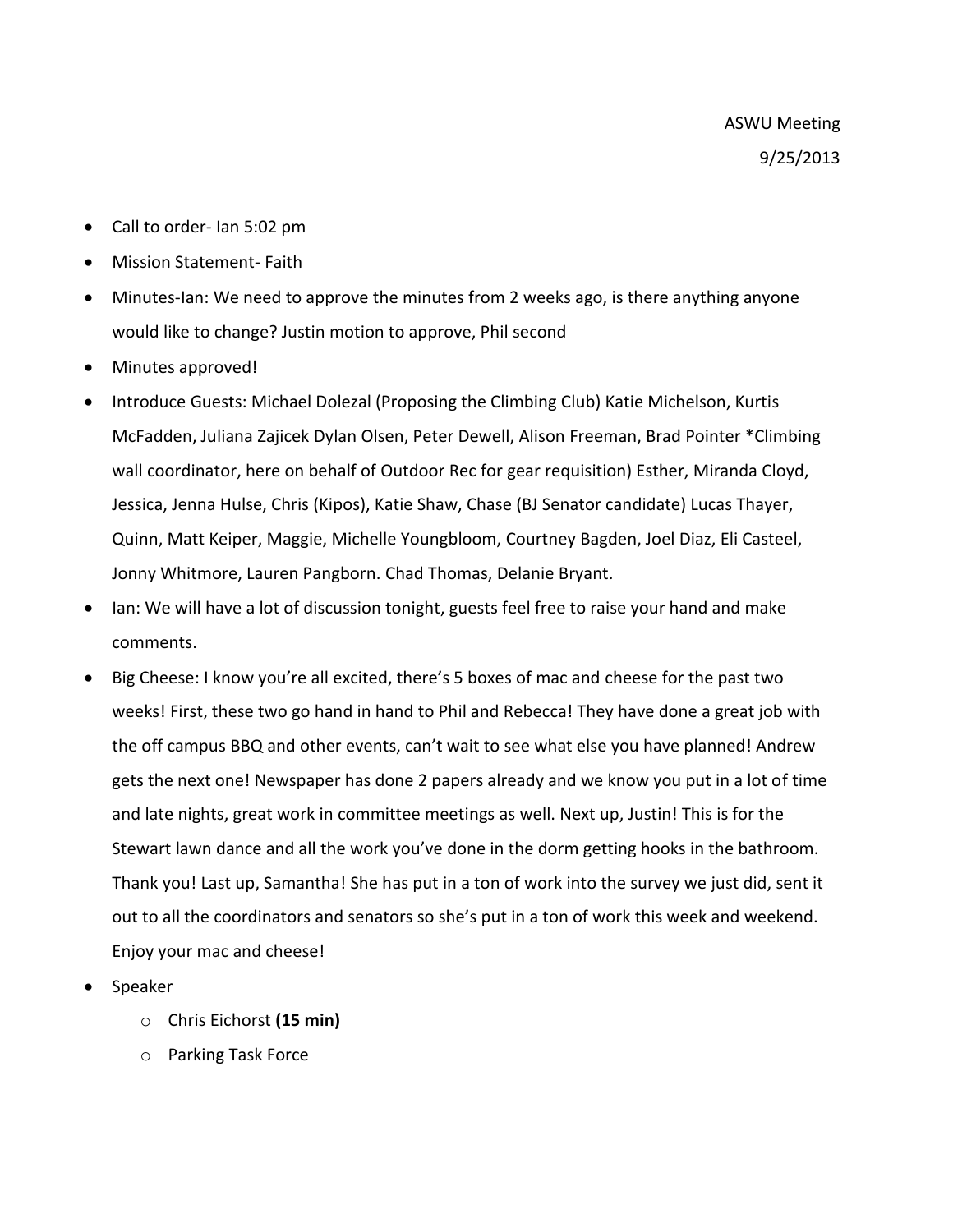- $\circ$  (Chris Eichorst is the director of Facilities and the chair of the Parking task force)-We have noticed a change in the parking policy this year, and we worked on that all last year trying to create a better parking policy for everybody that goes to school here. So the fruits of our effort are what we published, and the biggest result was an East/West resident parking zones. This is why we have a parking task force and how we'd like to see parking designed and arranged at Whitworth. If you guys have ever seen the campus master plan online, it presents a series of ten-year increments of what the campus might look like in the future. Part of the plan is moving parking to the outside perimeters to the outside of campus as much as possible. The loop is an icon here at Whitworth, so we are trying to maintain the large grassy areas. We tried to come up with a policy to push the parking to the outside as much as possible. There's designated parking for the East and West sides of campus. No one else is supposed to park there, so in theory there should be enough parking for every registered vehicle.
- $\circ$  East side is a little tighter than the West side. Then we have faculty and staff parking, to minimize traffic flow behind the library. Finally, evening students should not affect the space much because faculty and staff are mostly gone by the evenings. A1 parking lot across from Hawthorne Rd, there's always adequate parking over there. Add new parking spots over there.

<http://www.whitworth.edu/Administration/FacilitiesServices/VehicleRegistration.htm>

- $\circ$  This is how resident parking is distributed. No one likes to park back by Pirates Cove, it's usually a last choice. There have consistently been vacant spots there, and we're trying to open that up for visitors and people that come and go during the day. Hopefully, if you're a resident, you're only getting in your car if you're going off campus, not driving to another parking lot. Then on the West side behind Warren on the road by the Pine Bowl, we have G1. The one sticky part that we've had problems with is this front part by BJ (C1) is supposed to be for faculty and day students.
- o Ian: So B1, resident students shouldn't be parking there?
- $\circ$  Chris: No, they should not be parking there. The Sodexo employees need those spaces for when they go in to work.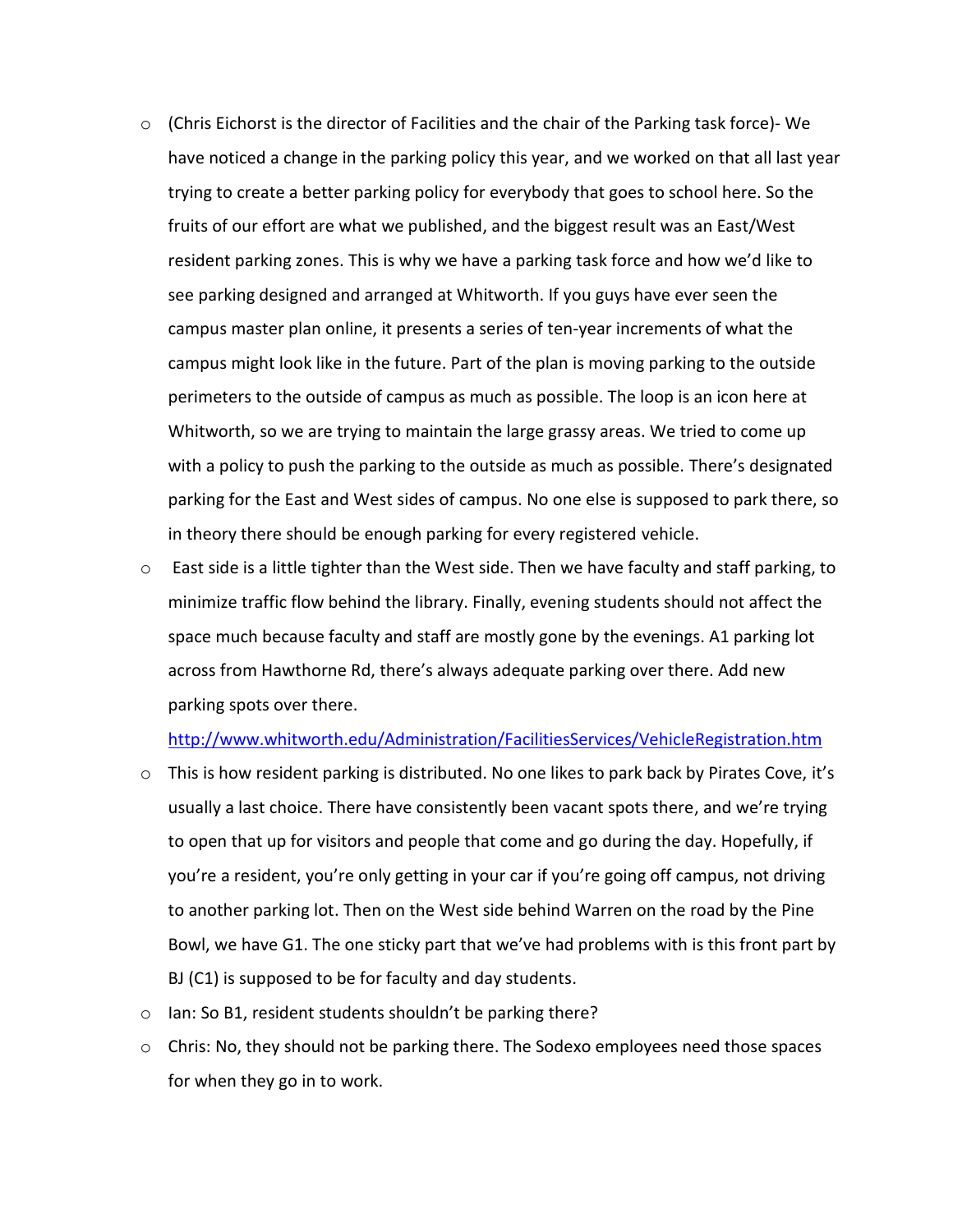- $\circ$  Chris: Off campus student parking: Everywhere else but the resident parking spaces. A1 usually always has spaces available, from this parking lot you can pretty much walk anywhere on campus from in about 7 minutes. Evening/graduate students, there will be plenty of spaces open after 5 pm. Staff/faculty, behind Lindaman and the library we designated for faculty and staff only to minimize the traffic flow. Visitor parking- these spaces are meant to be used only for short periods of time (for vendors that come on campus, facility services vehicles, etc).
- $\circ$  This is the math right now- Delta of only 10 spaces on the East side right now, if everyone that has an east resident lot sticker is parked in the East lot, there should be 10 spaces left over. West residents there's quite a bit more room, off campus there's only 430 registered vehicles, then you start adding 90 staff and faulty only.
- $\circ$  Kevin: So the money that you make off parking passes, where does that go?
- $\circ$  Chris: It goes back into the general fund, we don't see that money ourselves.
- $\circ$  Chris: I'm a little concerned about how close the East side is. We have a meeting next week to talk about some possible options and concerns. Once we start mixing lots it gets more difficult.
- o Guest: What is different with parking this year compared to last year?
- o Chris: The resident parking. Last year it was free-for-all, basically no policy. It worked fairly well, but there were still a lot of people fighting for the interior spots. If you're parked here and it's here for three weeks, someone who is trying to go to and from class needs it. Please let me know about any kind of concerns you have.
- $O$  Q & A
- o Justin: How much effort has been put into enforcement?
- $\circ$  Chris: Basically nothing, I think there has been some warning signs out. We understand it's different this year and we want to give people a chance to get used to it before we ticket. That's something that security will handle.
- o Guest: Have you communicated this to the student body at all?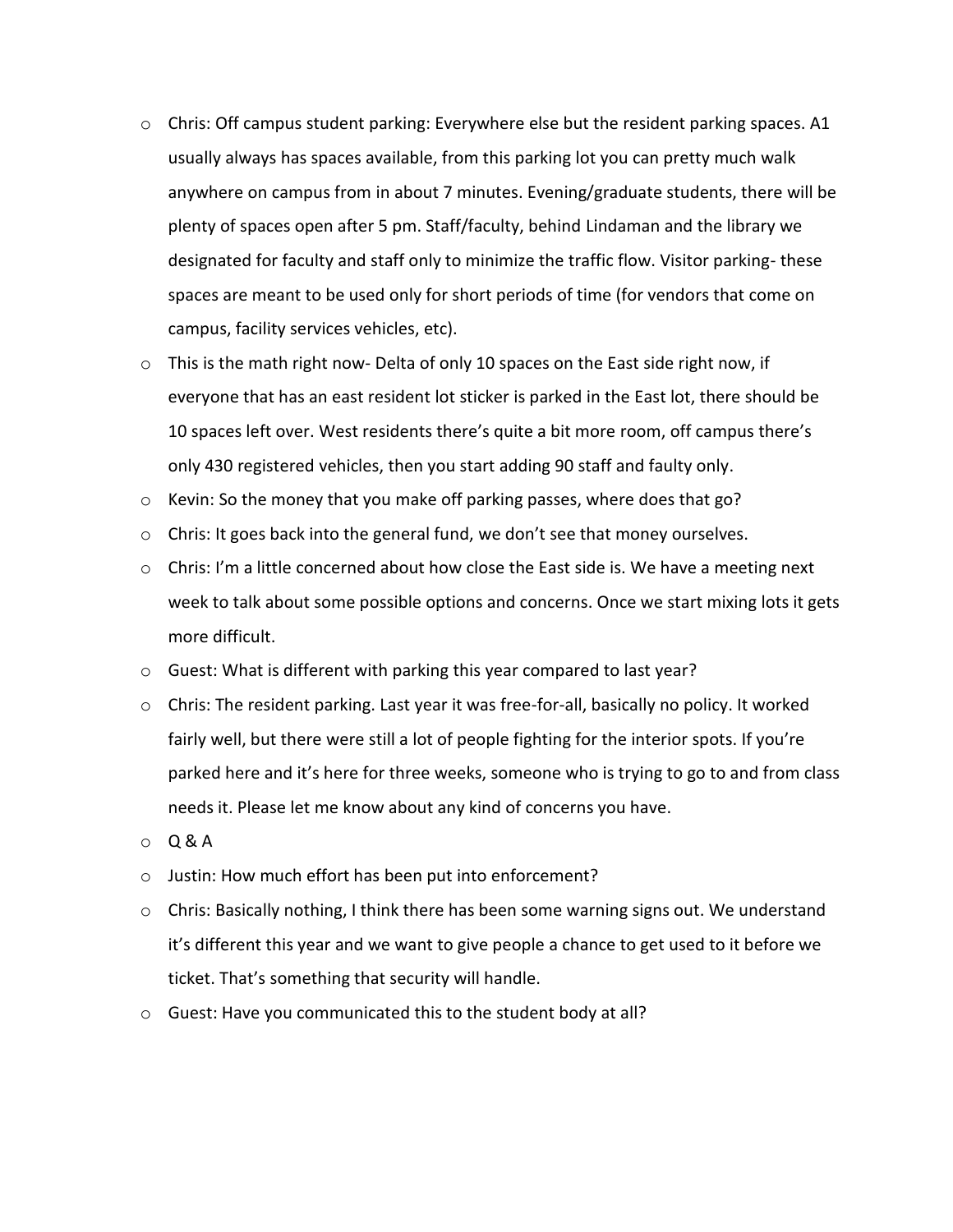- $\circ$  Chris: We've done pirate port announcements, the Whitworthian had an article, and when you registered your vehicle you should have gotten some information and maps as well.
- $\circ$  Guest: Last year, off campus students weren't required to buy parking passes, what happens if a student doesn't know that this year?
- $\circ$  Chris: I think off campus students have always had to buy a parking pass, if you're going to school here and want to park you should buy a parking pass.
- $\circ$  Brad: Having come from a larger state university, there were tons of tickets, and the officers ticketing were constantly monitoring and they always got you. I appreciate that here at Whitworth you are paying so much attention to making it the best it can be for the student body.
- o Haley: Are you considering opening the HUB parking for us?
- $\circ$  Chris: We will talk about that on the parking task force whether B1 or C1 would be best, those would be the primary options.
- o Haley: What if an East person parked on the West side, is that allowed?
- $\circ$  Chris: No, the whole numbers work but that may be the answer. If you're the last one on campus on a night, maybe we can open that policy to allow people to park In the opposite lot. We will discuss this in the parking task force meetings.
- $\circ$  Guest: You have a disparity of 10 spaces, part of the problem is you've got people living in East or Duvall parking in spots by Arend. It's inconvenient and not ideal, has there been any thought to enforcing the lots even more?
- $\circ$  Chris: The more complicated it gets the harder it would be to enforce, I guess there's still some competition in getting the best spot, but we will take that into consideration. The number of residents in each dorm with registered vehicles may change, and how do you draw the line with where the boundaries are?
- o Guest: Does the money from tickets go back into the general fund?
- o Chris: Yes.
- o Ian: Thank you very much! (applause)
- o Justin Botejue & StewVille Team **(10 min)**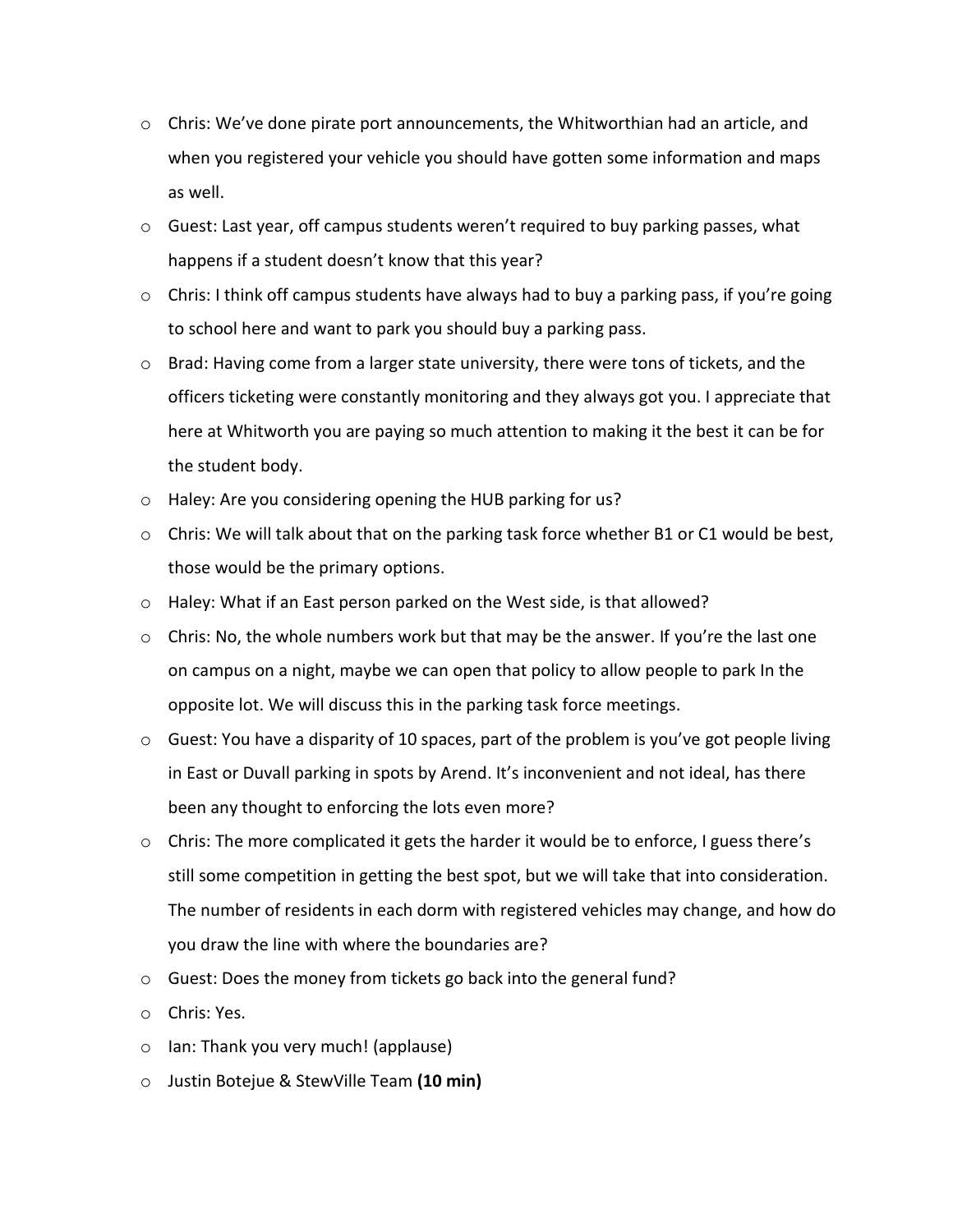- o Stewart Lawn Dance
- o Justin: I am the senator for Stewart Hall. Also with Miranda and Esther, both Stewart RA's. The Stewart Lawn Dance was a great success this year overall. But there is a slight stigma and reputation that follows the Stewart lawn dance. There have been several episodes that happen- sexual assault, harassment by intoxicated persons (usually not Whitworth students), high school students, big 3 rules being broken, alcohol, etc. We as a leadership team are frustrated with these types of things happening, and this is the only dance that requires a security guard there (but we are glad he was there). We're not advocating for a change in style, but we wanted to let ASWU know about these stigmas.
- $\circ$  Miranda: This is the 2<sup>nd</sup> time I've been a part of the Stewart lawn dance, and neither experience was very positive. We have to prep our residents for the lawn dance, having to warn our girls to stay in groups and we have to be realistic with them. I don't think that is something we should have to do. I'm not seeing how this dance lines up with our values as student government, or how its benefiting anyone. It places stress on leadership and security. We really appreciate Joel being there. Not sure if the benefits outweigh the consequences
- o Esther: Both years I've been doing this, I've heard stories from girls and drunk people, etc.
- $\circ$  Justin: Our RD was unable to make it tonight, but she sent me an email. In this email she said, "I'm frustrated that this dance has caused so many problems. Might I suggest that we let this tradition go or replace it with something that is more beneficial to the community"
- $\circ$  Justin: Stewart is all freshmen this year, and we know Stewart lawn dance is a tradition. What can we do to change it to make it a safer experience for all that attend? There's not much we can do to affect the past, but this is more for planning for future years.
- o Samantha: Some suggestions might be moving it inside and checking peoples ID's before you go in, also moving it later in the year.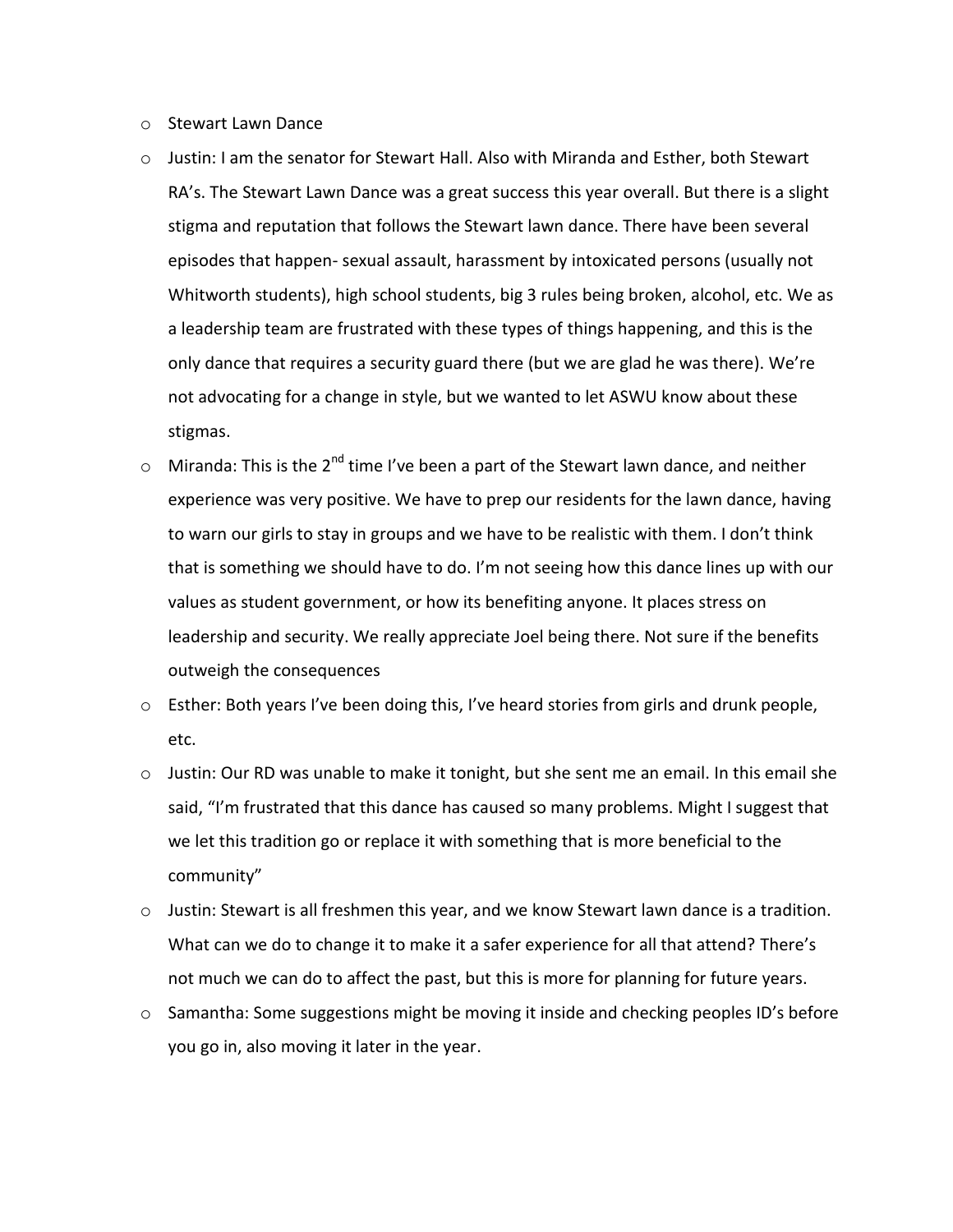- $\circ$  Dayna: This is a tradition that Stewart has come up with? You can decide what you're going to do with it; the power resides with you because this is your dorm's event. It happens every year at that time, that's tradition and that's what you guys can change.
- $\circ$  Justin: The purpose of this time of sharing with ASWU is to get it known, because a lot of people don't understand what really happens.
- $\circ$  Raleigh: Maybe you could move it to the new expansion of the HUB, check people's ID's to put less stress on you and security.
- $\circ$  Lauren: Would it be possible to set up a barrier with an entrance or an exit?
- o Justin: Keeping it at Stewart would be great if possible.
- $\circ$  Haley: I think you guys should keep it and let people experience what the world is really like. Might as well have it here where we have security,
- o Cody: Joel, do you have anything to say?
- $\circ$  Joel: I kind of like the idea of possibly doing some sort of ID check. Being a sociologist, I did a lot of surveying of the people. You could definitely tell our kids and the younger kids of other schools. They were doing deviant stuff and things that didn't line up with the values at our school. Leadership did a great job this year attempting to keep everything under control. To be able to protect our students and facility, I think it would be best to come up with some sort of plan rather than keeping it open to the public essentially.
- o Guest: Would it be possible to check if people are intoxicated when you're checking ID's?
- $\circ$  Joel: Being a student security officer, we're starting to check bags to make sure people don't bring in contraband and we can start doing that at dances as well.
- o Josh: If you had a border and showed ID, they could get a wristband and that would be a good way of telling who is who.

Justin: We appreciate the feedback and input!

- o Rebecca: Way to go for looking into this issue, because it could easily be overlooked and I appreciate what you're doing to try and make it better.
- o Ian: Thanks guys.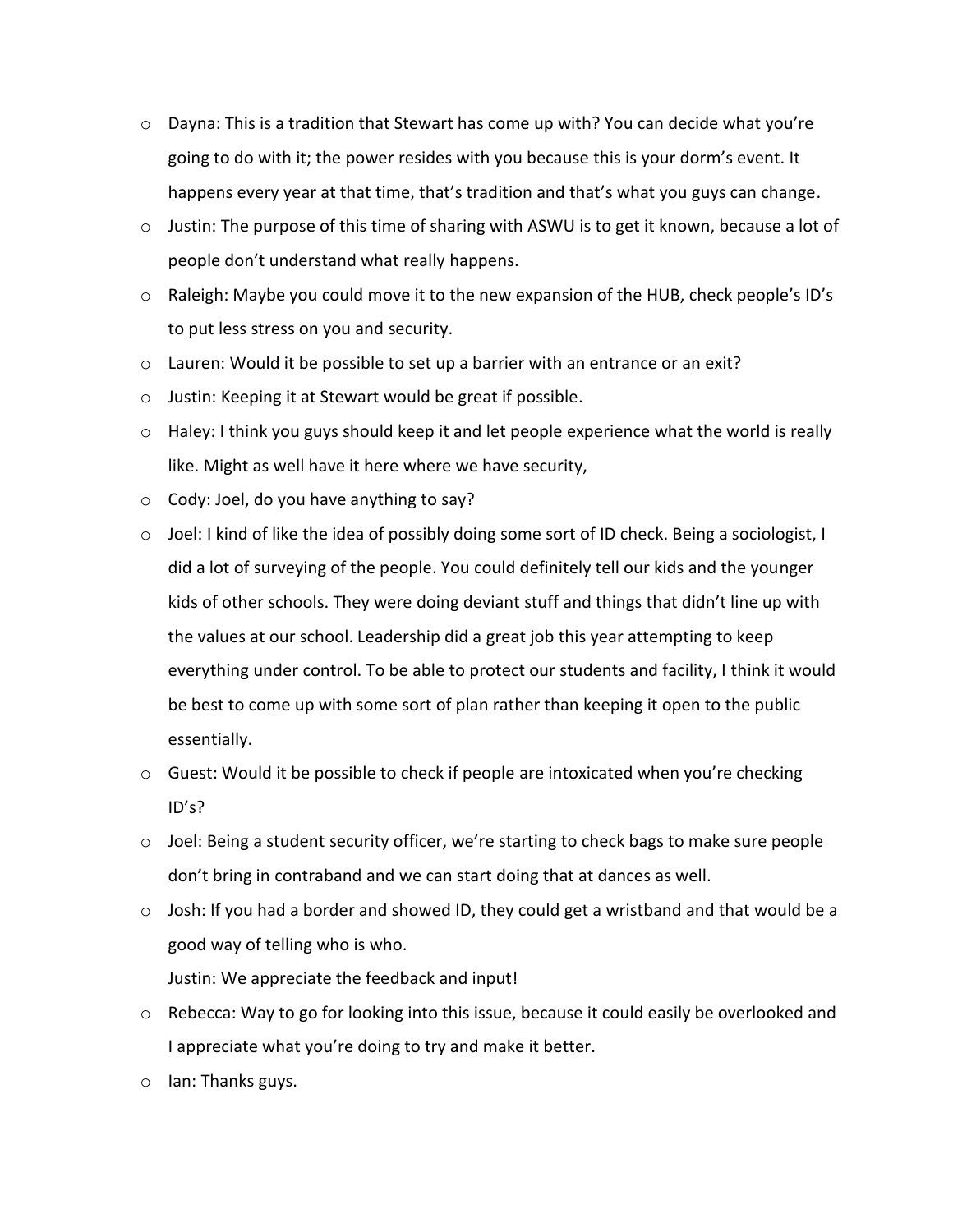- Reports & Vibes (10 min)
- Phil: I'm having issues with the website because the domain ran out that the former off campus senator purchased, so I'm working on that with Linda right now. Sorry off campus students! It'll be back up soon.
- Ashton: My big project right now is a case study in Stewart and The Village. Doing a pre-survey, implementing the small blue bins and we're seeing if that makes a difference. If it does we will do a requisition to get them in all the rooms. Question for the senators: Do you know how many recycling stations are in the dorms? I'll print posters that promote the single stream system, which is what all of Spokane has. No sorting of recycling, getting new bins soon but before that we will put up posters explaining that. (Erika-Ballard 3, Cornerstone 1. Josh- Mac has 2, Audrey- BJ has 2, Justin- Stewart has 3, The Village has 1 per building, Ryan: Duvall has 3, Faith- Warren has 3, Haley- Boppell has 3, Emily- Arend has 4, Danielle: East has 4)
- Kevin: Just had Wild Belle concert and that went really well. Noah Gundersen is coming on October 5, posters are up in academic buildings and going up in dorms soon. This is the day after homecoming, it'll be cool to cap off homecoming week! Danielle and I were at COVAC. Contemporary South Africa was approved as a course, and Gender in Central America was approved as a course at the Costa Rica center. Community colleges sometimes offer 4 year degrees now, Whitworth passed something to offer upper division credits from these schools.
- Samantha: October calendar, if you want your events on that tomorrow is the deadline. Senators if you need survey monkey for homecoming court I can give you that link!
- Cody: Booty club shirts are coming in next week, we will do a re-order sometime in November. Will be at the HUB info desk to pick up. November  $1<sup>st</sup>$  is Midnight Madness! Working with Darian on the shirt designs.
- Danielle: I was also at COVAC meeting, and bookstore meeting. Redesign for the bookstorethey are planning on redoing the flooring and lighting to make it more customer friendly. Especially because most visitors come to the bookstore first, more user friendly for students too.
- Emily: We got 3 new spike ball nets last week, and played assassins last week and had all tied up this past Saturday!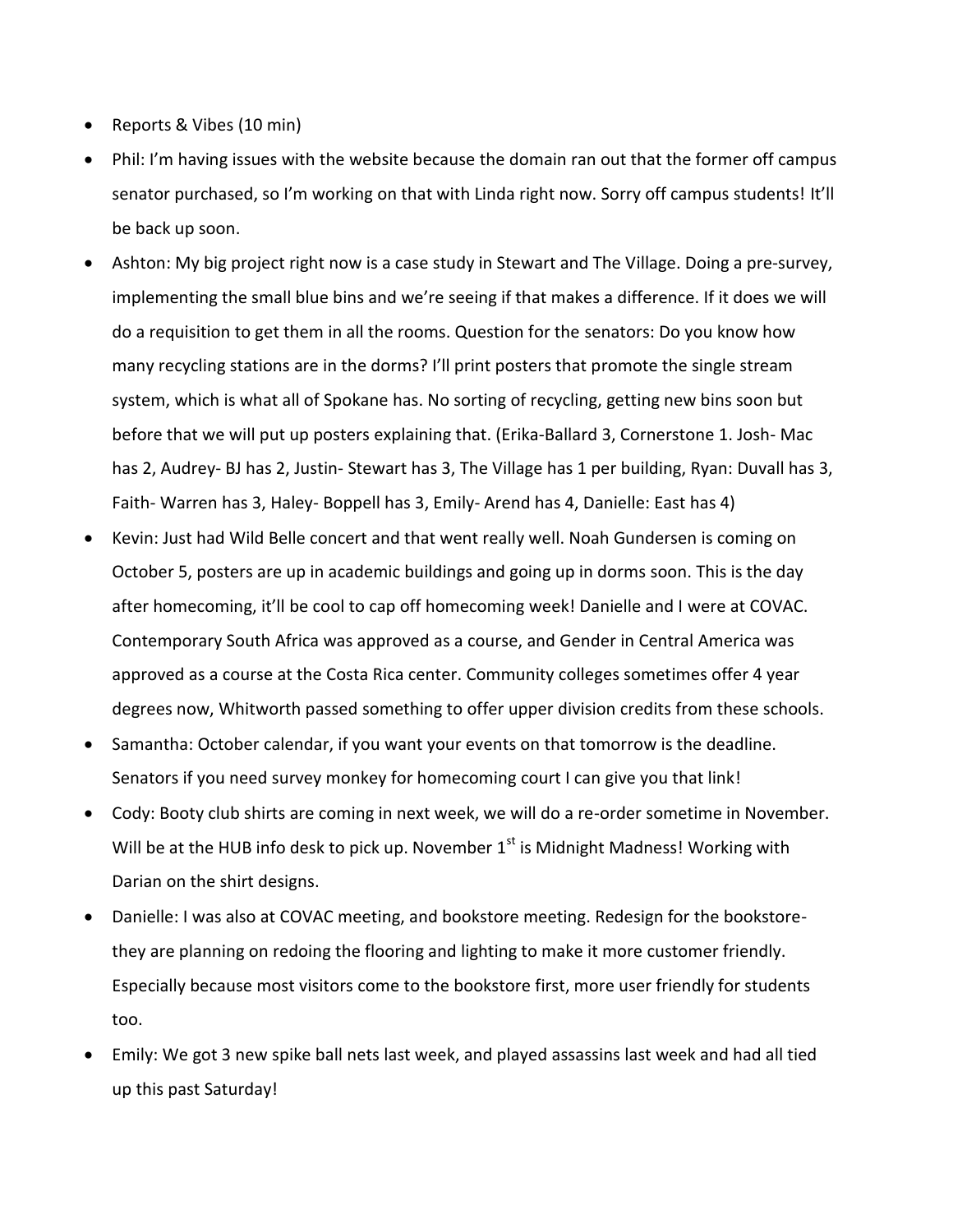- Tyler: Indoor sports sign ups end tomorrow, first season in the new rec center!
- Rebecca: Right now I am working on the senior cards; I have about 8 businesses that are committed! Then O'Dougherty's night is on Friday. I just met with Jessica Dahm and Rachel McKay and we are planning a senior night in the Rec center on November  $7<sup>th</sup>$ .
- Bergen: Events coming up- Sunday there's a hike at Mt Spokane state park! Mountain bike ride, sign up at the Rec center. Presentation in RTT on October  $2^{nd}$ , from a rock climber that climbed the Himalayan Mountains and talking about his experience. Hopefully we'll have a website up by the end of this week.
- Haley: We'll have All Tied Up this Friday, and our milk and cookies nights are really successful lately. For community service, I was thinking we should support the walk to end Alzheimer's to go and support them and have walkers there.
- Faith: Excited to get a new rep! Also a resident came up and found a cheap working foosball table at a pawn shop, working on getting that for the dorm.
- Jo: Not much other than working on our first deadline!
- Andrew: Second issue is out today, on the negative side: Something happened but we have our host giving us a non-profit rate and that should be up soon.
- Jacob: Schedules finally complete, up in the HUB soon and will have some for the senators to put up in the dorms. Thanks to Raleigh and Faith for participating in our quiz show! KIPOS harvest fest this weekend
- Justin: Raleigh will have homecoming names for you tomorrow!
- Ryan: Duvall had all tied up this weekend, we have one girl running for zone rep so hopefully she gets that. There's been WiFi troubles but they will have a network shut down and hopefully that will fix it.
- Josh: Homecoming royalty on its way. Haunted House and monster mash is coming up next month. Declared Manarchy in Mac again which I'm stoked about. We also have bad WiFi in some parts of Mac, talking to some people about that.
- Erika: Last week was BCT, I think it went pretty well. There were probably about 60 people. Lots of scones and tea. Residents want different toilet paper, Samantha emailed me about this.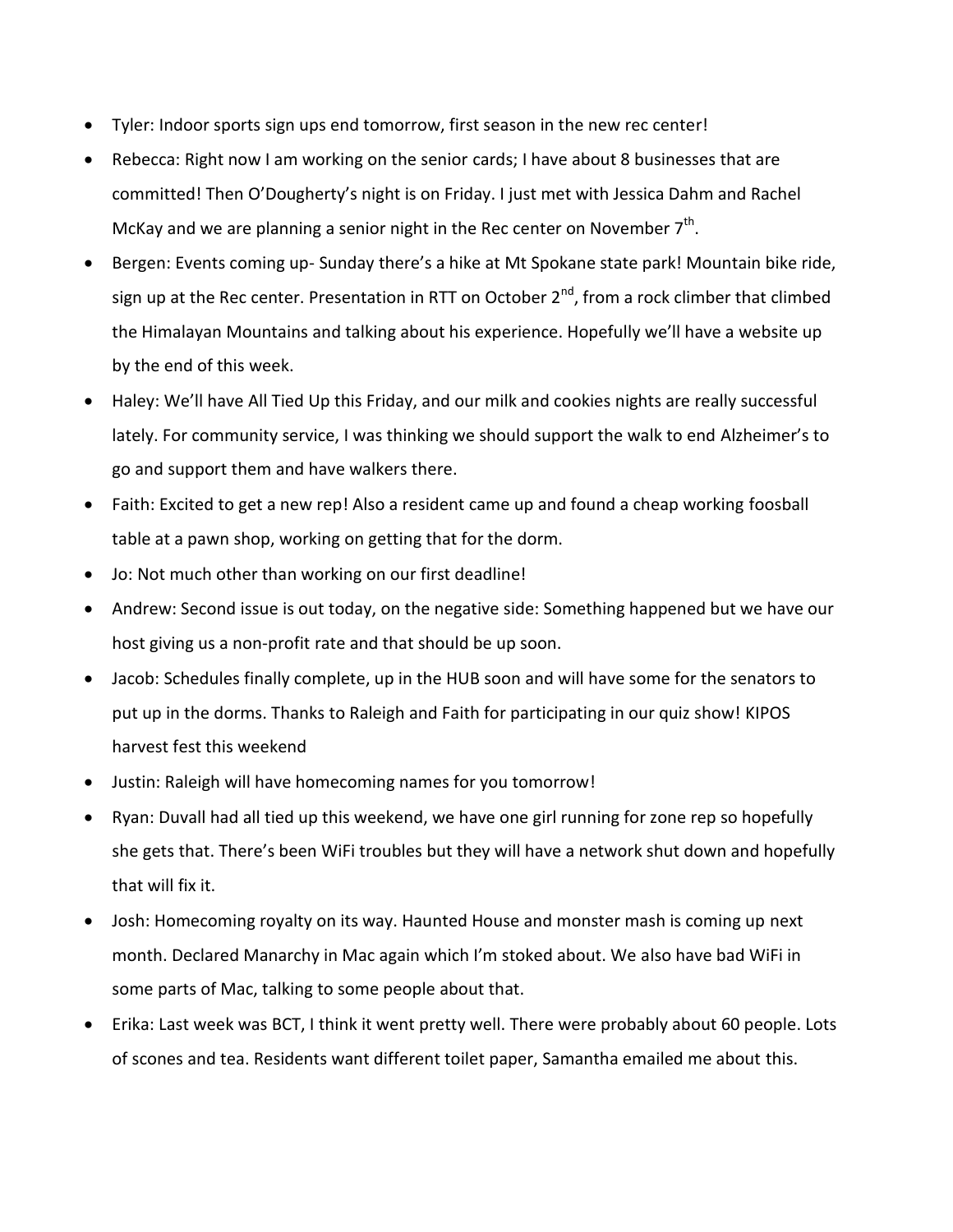- Andriana: This Saturday from 1-4 is the Makahiki from Hawaiian club in the loop. September 15- October 15 is Hispanic heritage month. Professor Vigil and his band are playing in Sodexo on the October 11<sup>th</sup> at dinner time. Also, Gonzaga is doing a Dead Man Walking event, free to all students and we are all invited. October 21- Rebecca Armstrong exposed.
- Raleigh: I need my peeps' help because there are pirates here, homecoming, yippee. For those of you who didn't want to read my long email that's the gist. Homecoming is on October 4<sup>TH</sup>, unplugged is tomorrow night at 7:00. Phil can you still help me with that? (Yes). Senators, homecoming nominations by Friday. I need help with the following days: Monday September 30 is the strike your colors challenge, I will need judges. No commitment, each dorm has to make a homecoming flag and id need you to fill out a voting ballot (Monday through Friday, ill put ballots in my office) Tuesday- Beachin' Olympics (shopping list, if you're interested in helping me with that come see me) Wednesday October 2<sup>nd</sup>, would senators be willing to facilitate with a mock tail event during your primetimes? You don't have to be in charge of anything except for being there, and we will get judges to come around and judge mocktails that are to be made by the royalty. We would come by during your prime time, probably from 7-8 pm and taste it and ask some questions. Provide ingredients themselves.
- Ian: Make sure after the meeting anyone talks to you about signing up after the meeting.
- Justin: Just so you know a lot of the prime times are already planned.
- Raleigh: Everyone see me afterwards.
- Ian: All ASWU members don't leave this room until you talk to Raleigh, this is an all ASWU event so talk with him about who will do what.
- **FVP (35 Min)**
	- o **Club Charter:** Climbing Club:
- Kurtis, Michael and Katie and Juliana
- Kurtis: We've been talking about this idea for like 9 months but we didn't want to get anything started until we got an official back by the Outdoor Rec.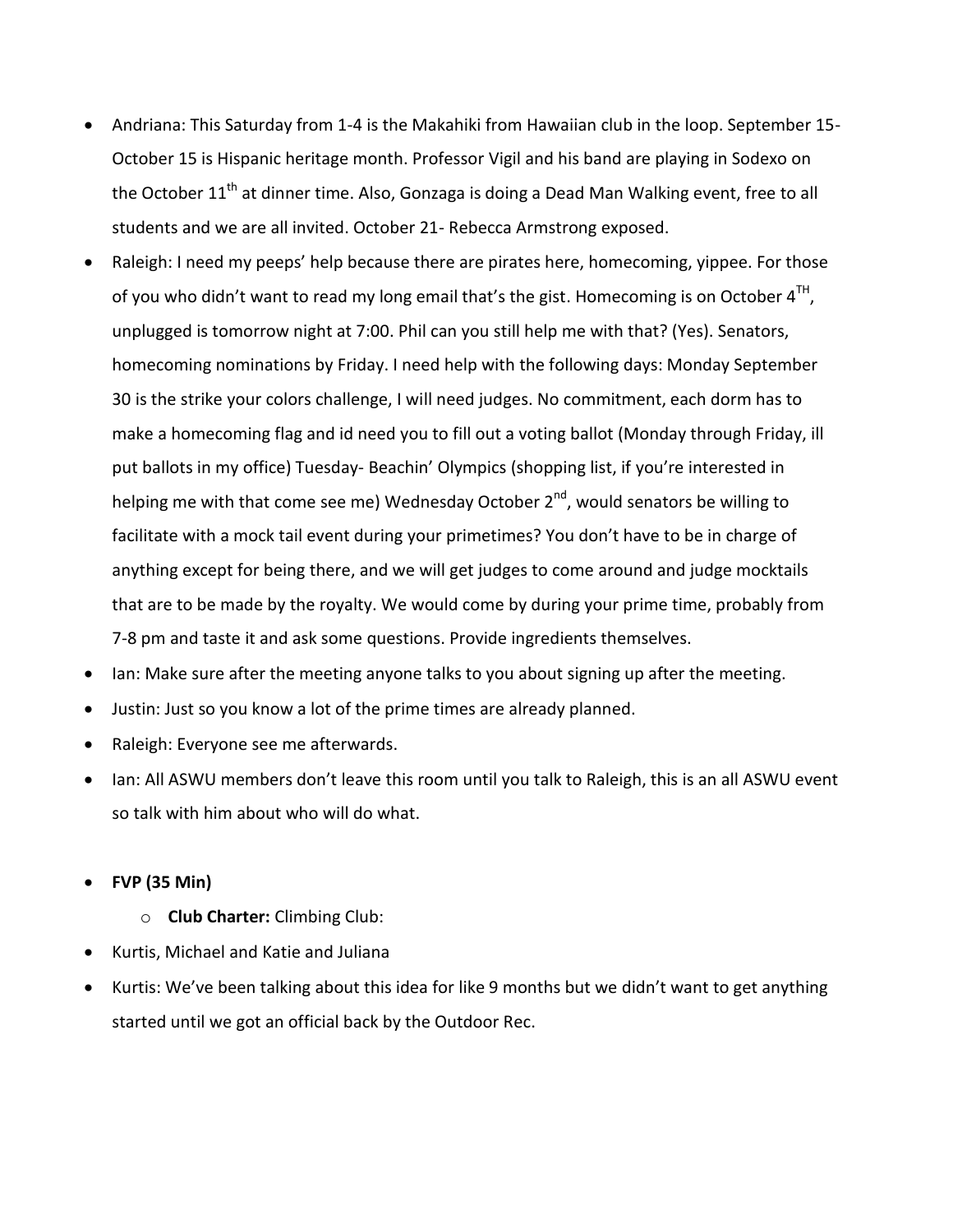- Katie: As a club we have 3 main objectives: 1) learn more techniques about climbing and further our skills, 2) get the Whitworth community in competitions for climbing 3) We want to go outside and go climbing, use what we learn on the wall and apply it outside.
- Kurtis: If you have any questions, please ask.
- Erika: How closely would you work with Outdoor Rec?
- Katie: Pretty closely, we need Outdoor Rec because we don't have ropes of our own yet so maybe we can coordinate with Outdoor Rec to borrow equipment, etc.
- Kurtis: As long as one of us is there with the equipment, the hope is that it can be a partnership.
- Andriana: Do you guys have a big group of people or a small group that want to be involved?
- Michael: Pretty good size from the feedback we've gotten so far.
- Ashton: Have we looked into liability for this?
- Katie Gilsdorf: What's your guys' level of expertise with climbing? (Brad is their advisor) You or the other advisor would always be with them if they went on any trips?
- Brad: That would remain to be seen. My goal is to train these guys as the officers, hopefully get them to be skilled enough to lead their own trips. I plan to lead the Outdoor Rec trips for now, and feel it out as we go.
- Katie Gilsdorf: Dayna and I would love to chat with you guys about all of this and the liability aspect!
- Juliana: Especially because it's getting cold, outside wouldn't happen soon.
- Ashton: Are you asking for any funds or asking to be a club?
- Michael: No funds now, we figure an average cost of \$15 per person for competition, and potentially set up something with Wild Walls to come out and teach some skills.
- Maggie: How are you different from Outdoor Rec?
- Juliana: We would have a specific emphasis on rock climbing. We would have a very specific direction.
- Bergen: So it won't just be me planning trips? Because that's pretty much my job to plan things for other smaller groups so they can plan their trips.
- Kurtis: We are looking at possibly meeting once a week to plan trips and practice.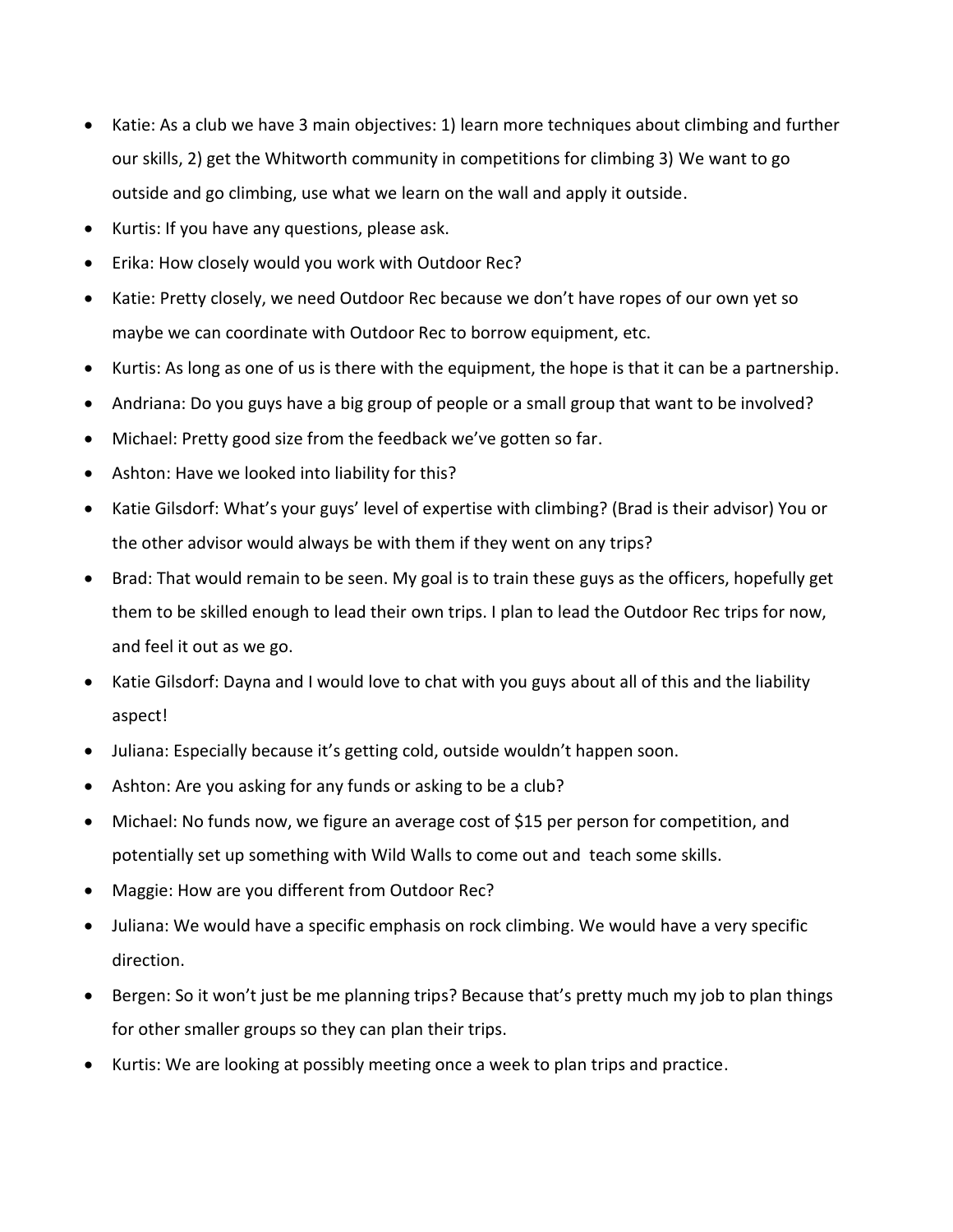- Brad: In terms of Outdoor Rec, the long term vision for Outdoor Rec may morph into something that accommodates more beginners, but it will continue to be broad-reaching. Climbing club lasers in on honing those climbing skills that Outdoor Rec wouldn't be able to achieve. Helping students learn the skills they need to know with climbing technique, and to put Whitworth on the face of climbing in Spokane.
- Jo: Are you gearing it towards people who have experience climbing or people with no experience?
- Michael: You don't have to have experience, but we are interested in people who are willing to commit to improving themselves as a climber. (Club members step out of the room)
- Matt: Initial thoughts?
- Andriana: I like it!
- Jacob: I like the competitive entity and it would be fun to do that as a group together because that's more fun than going alone.
- Ashton: My only concern was the liability
- Dayna: We will get it under control.
- Phil: Motion to charter the club (Second)
- Matt: (Vote) Club Chartered!
	- o Outdoor Rec Requisition (10 min)
- Outdoor rec is requisitioning for outdoor climbing gear in order to go outdoor climbing on our own.
- Short description of top roping: Overview of what we're asking for. What is an anchor? Top Rope climbs have two bolts at the top, which allow you to establish a top rope.
- Anchors- Slings are webbing, tied off with carabiners. Person on the bottom belays the person climbing, supports the climbers weight in case they fall.
- We have 2 requisitions, because some of our stuff won't last for 5 years. We will have to replace them within 3-5 years, and we are asking for money from unallocated. Unallocated Funds requisition: Dynamic Climbing Rope (4), 48" Sling (8), 24" Sling (6). The cost would be \$557.18.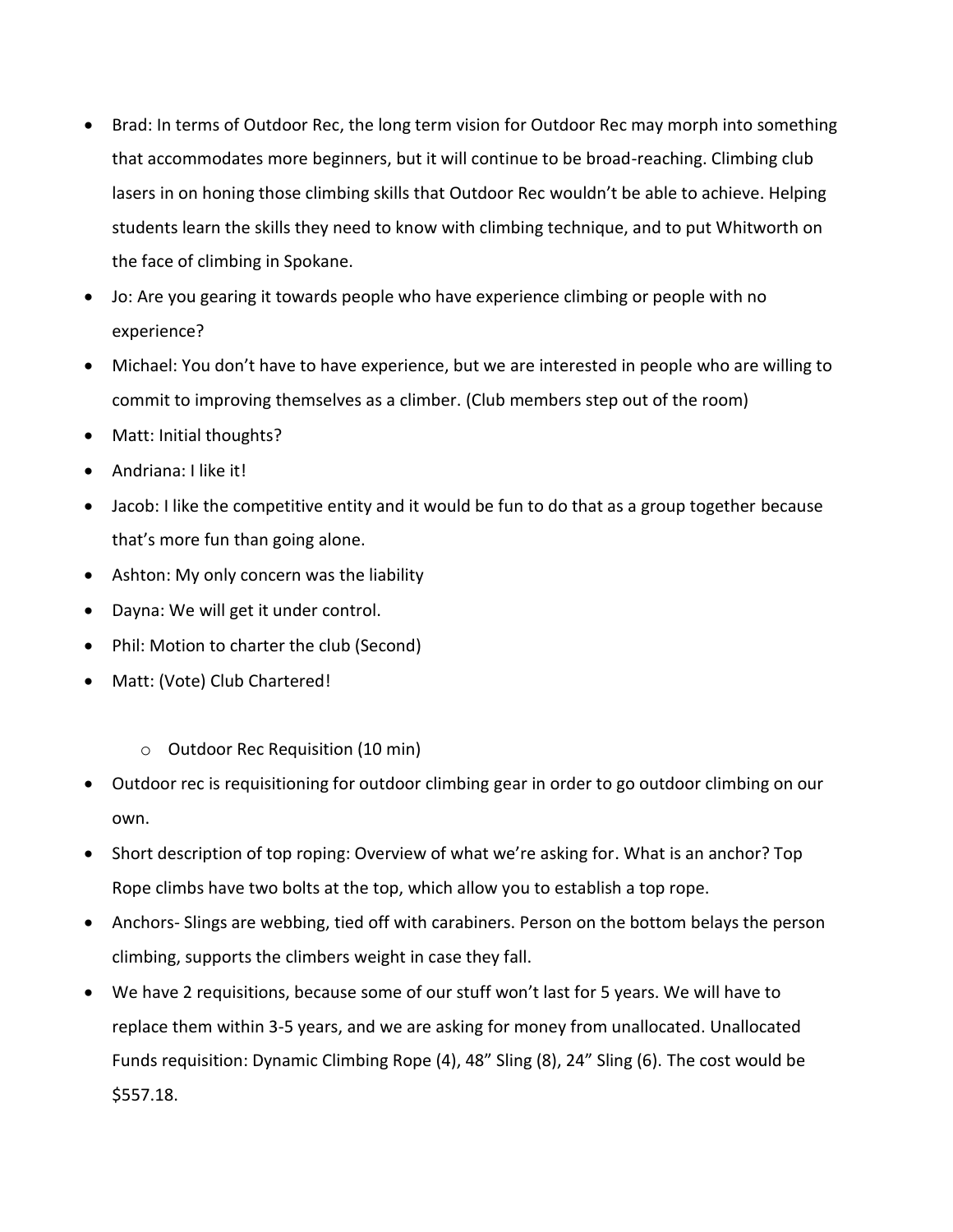- We want to work with the climbing wall to give us discounts instead of us having to go out and buy all of the items ourselves. Capital Funds requisition: Climbing Helmets (12), Rope Bag (2), Locking Carabiners (24), Belay Devices (2), Harnesses (3), Bouldering Pads (2), Climbing Shoes (22).
- Cost of all this with discount: \$2,141.73 is what we would pay with the discounts we received from companies.
- Bergen: We have to rent vans from facility services, 12 people at a time for each specific trip.
- Brad: If we have our own gear and set up our own trips in house, we can put this gear into years worth of trips and that will build a lot of momentum and people transitioning from indoors to outdoors. Additionally, as that gear is available to groups like the climbing club we can have another audience to get good use out of that.
- Cody: Will these be rented out as well?
- Brad: The shoes and the pads, yes, but there's liability with renting out ropes and making sure they're treated in a manner to be able to catch falls. We have officers on the climbing walls. We are also looking to make the trips affordable for students. The hope is to provide classes. Start small but aim for the moon!
- Raleigh: Will there be any overlap between the equipment you're requesting for outdoors and the climbing wall?
- Brad: Each rope has a specific use and home and its lifecycle is carefully tracked.
- Erika: When you go on outdoor climbing trips, are you planning to let people know if they should have training beforehand or not?
- Bergen: I'd say for the beginning, we would keep them open to a wider range of abilities. If we work with a climbing club and they wanted to lead more difficult trips that would be ok.
- Brad: We probably wont get into too much advanced lead climbing, but we could provide climbing experiences for all levels of climbing or not discriminate against people of varying levels.
- Dayna: I would suggest that you add into there a slack line for the ropes area inside with this great discount that you get. It seems to me that it would make perfect sense to use this discount and get a slack line. (Requisitioners step outside)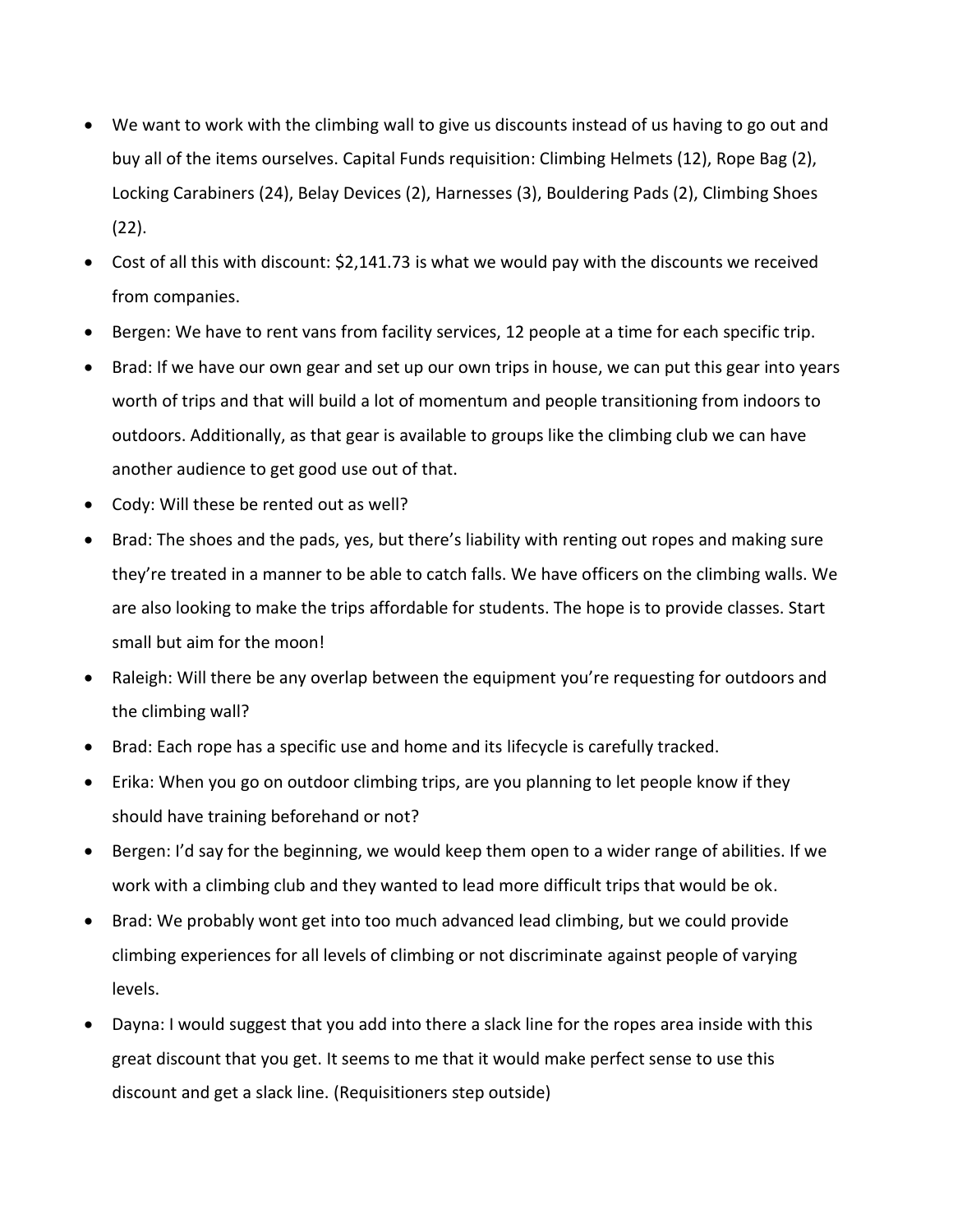Matt: The Capital account is currently at \$35,000 so if there's anything pressing, otherwise we could put this to a vote:

Raleigh: Seeing as it's almost October, I would suggest waiting until Spring and seeing if the Climbing club can get underway.

- Samantha: He wants to do something for Fall Break so that's why he wants to requisition for this now.
- Faith: Its super expensive to do things like this outdoors by yourself, and its important to get the ball rolling now so that we can have that in the future.
- Phil: Motion for a straw vote. (all in favor/opposed)
- Motion to pass, requisition passed!
	- o Sports Events Requisition (10 min)
- Cody: The last million years we have requisitioned for lights for Midnight Madness, which costs \$500 every time we rent these lights each time for multiple events throughout the year. Kip said it would be smartest if we just bought these lights and we could store them with him. We clearly have a lot of money to spend, and my requisition is for the full amount of lights we have, but if we go with that many it would go out to the student body. Our thought is to cut that in half and buy some and then rent out the rest.
- Courtney: Where are we buying these from at that price?
- Cody: Kip did some research on it, also Jen in the theater said that these are the best types of lights we could get for this type of event
- Haley: We spent \$10,000 on the sound equipment, why can't we do this now?
- Kevin: I'd just like to say how important I think this is. We have so much money available; I think if we educate the student body it might pass? But I think it would be smart to do half of it. Buying half of the lights is very possible and in this next year we buy the second half.
- Cody: Each quad of lights costs \$800, so we could cut that in half but we'd use that whole thing every single time. The lights make it a great experience, and continuing to rent only is not smart. If we cut that in half, it might not be as great of an experience so my thought is to maybe go to the student body and get their opinion.